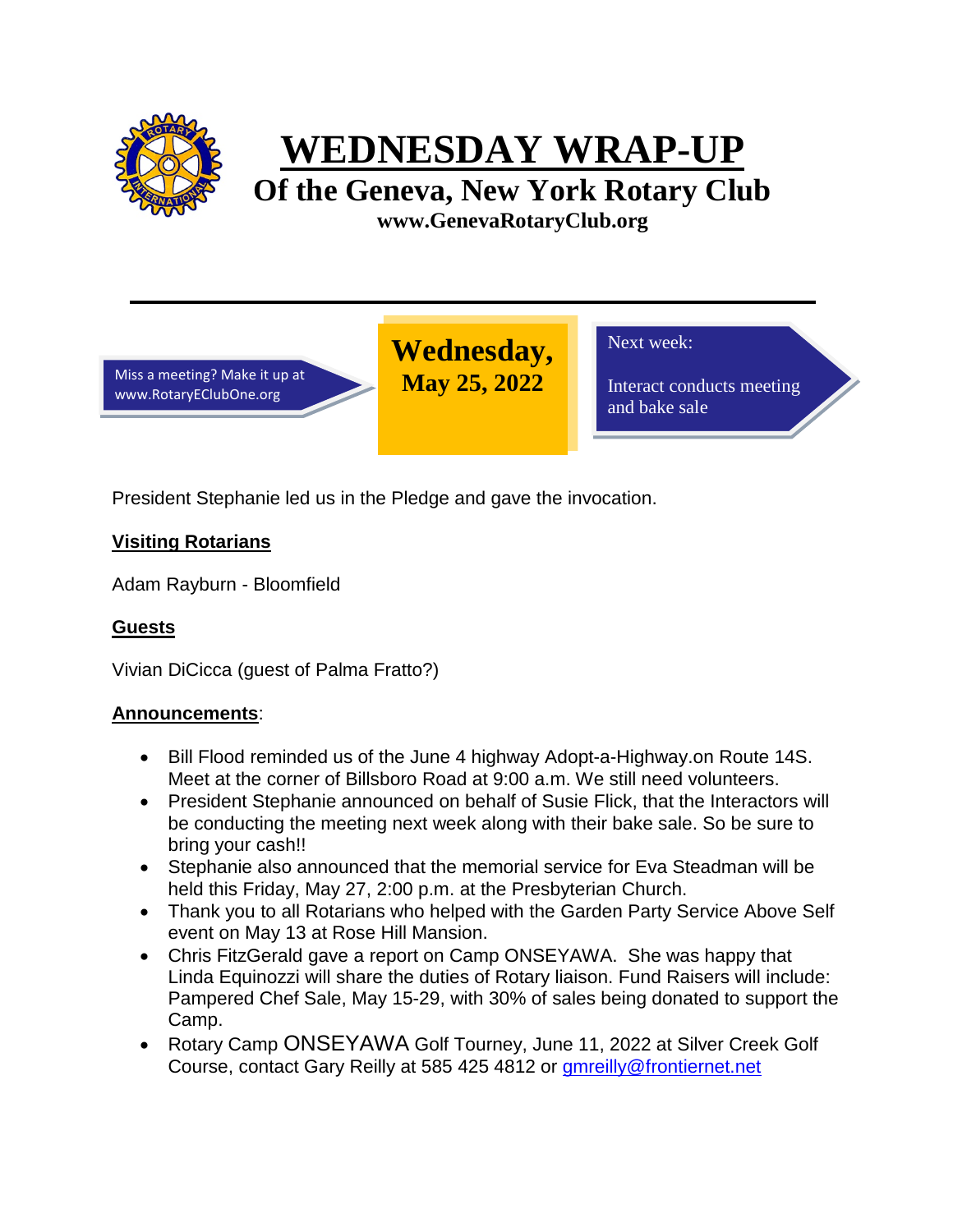Sponsors are still needed for the tournament. Dave Cook will be recruiting a team to play.

- Helen Kelley thanked everyone for the success of the Garden Party. She reported that we made approximately \$17,000 in profit!! President Stephanie also thanked Helen and the committee.
- Jason Haag encouraged the club to attend the GHS lacrosse finals tonight at 5:30 at the high school.
- We still need a "Sergeant at Arms" to help set up and pack up materials before and after the meeting. Let Stephanie know if you can help.

## **Happy Dollars**

- Dave Cook had \$10.00 for missing the Garden Party in spite of the fact that he lives in Romulus which is only a few miles up the road! His niece is now living with him so he can't always get away for the meetings.
- Helen Kelley had sad dollars for the tragedy in Texas. Many of us shared her thoughts.
- Diana Perry was happy to celebrate her birthday with her family last weekend
- Bob McFadden is happy that Emily is home from college for the summer.
- Jason Haag will be starting a new job on July 5 which he is excited about. Fortunately, he will not have to re-locate. Also, his family will be hosting two Red Wings baseball players – the first is to arrive on Sunday, and the second on June 12. He lamented the fact that first game will be held on June 4 – the same day that Dick Austin opens his new restaurant. He said he will be sure to get his steak first!!
- Chris FitzGerald is happy to be back and happy to say that her son is interning at Price Waterhouse.

## **50/50**

Linda Beckley shared \$46/\$23 with the Rotary Foundation

## **May Birthdays**

Birthday wishes were extended to Jason Hagerman, Ken Steadman and Diana Perry.

#### **Program**

Jerry Forcier introduced our own **Ray Ciancaglini** who gave an inspiring talk on raising awareness for traumatic brain injury. He started by saying that he is proud to be a Rotarian and happy to share his story.

Ray started boxing at the age of 14 and had won the Golden Glove title by age 16. Unfortunately, he took a punch to the back of his head which caused a concussion. After seeing a neurologist it was determined that there was a brain abnormality. As a